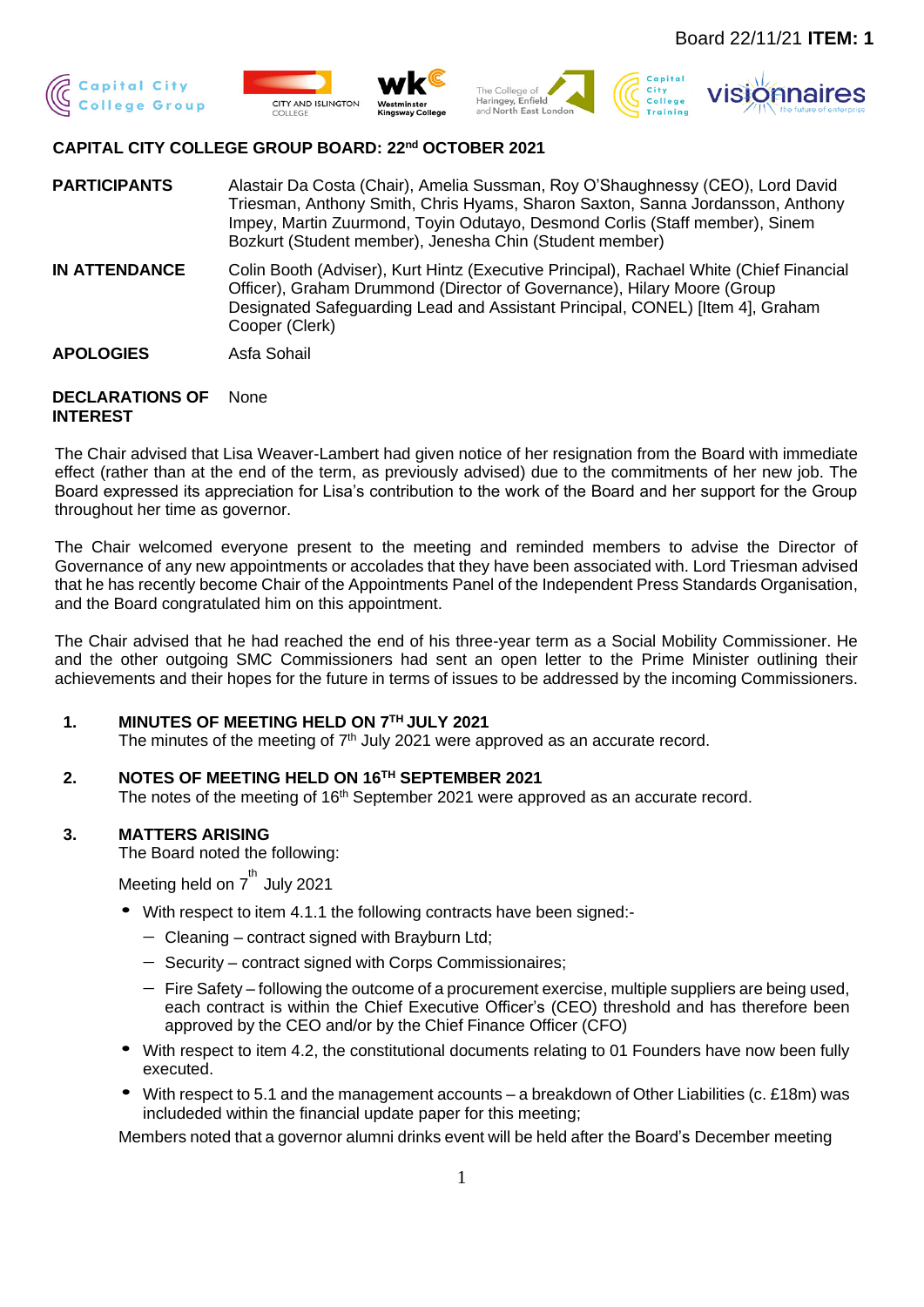Meeting held on 16<sup>th</sup> September – workshop notes

• The update on 01 Founders has been deferred until the Board's October meeting, to enable this to be presented in person by Joysy John, 01 Founders CEO. The meeting will be held face to face at the Regent's Park site and this will provide an opportunity for members to see how the site has been transformed to accommodate 01 Founders.

All other matters arising have been actioned – or are included within the agenda.

### **4. SAFEGUARDING**

## **4.1 ANNUAL SAFEGUARDING REPORT 2020/21**

The Board received the Annual Safeguarding report and the Board noted:

- The report sets out the work undertaken across the Group to safeguard young people and vulnerable adults. Due to impact of lockdown, it includes additional measures at each College to enhance safeguarding, including providing additional internal and external support mechanisms for students.
- The report highlights the trend in increased number and breadth of cases related to mental health. This, and also keeping safe online, have been areas of particular focus. The analysis of cases also reflects the different student populations and age demographics across the Group's centres.
- The results of the recent learner induction survey again showed a high level of positive responses (over 91%) to the question as to whether learners feel safe. From previous follow-up research, a factor leading to some learners not replying positively to this question is safety travelling to or from college, rather than in college. Another significant question in the survey relates to whether learners know how to raise concerns, which is a focus of posters, screens and training across the Group.
- With respect to oversight of safeguarding, the Board noted that:
	- $\circ$  The Board has a responsibility to ensure that there are effective systems in place, whilst day-today responsibility for safeguarding is delegated to the executive team. This is underpinned by a structure of trained Designated Safeguarding Leads, access to professional counsellors and an established process for making referrals to external agencies. A robust system of reporting all safeguarding activity is in place.
	- $\circ$  Safeguarding has been included within the Board's training plan. Subject to the Board deciding to subscribe to the Education Training Foundation Governor training, this will include an online module on safeguarding.
	- o The Audit Committee has asked RSM to conduct an internal audit on safeguarding systems as part of its 2021/22 schedule, in order to provide the Board with additional assurance.

### **4.2 SAFEGUARDING POLICY**

The Group's updated Safeguarding, Child Protection and Adults at Risk Policy was received for review and approval. The Board noted:

- A crucial aspect of the updating is to reflect key additions in the DFE's guidance document, "Keeping Children Safe in Education" (KCSIE) 2021. The policy sets out roles and responsibilities and how safeguarding is managed consistently across the group using common systems and procedures. The separate but linked Safeguarding Procedures and Information provides further detailed guidance.
- The policy review has been driven by the Group's Designated Safeguarding Leads (DSLs) and the Group Safeguarding Board and the policy has been reviewed by individual college senior management teams and at a workshop style session by the Group Senior Management Team, resulting in minor amendments prior to the policy and procedures now being presented to the Board for approval.
- KCSIE this year includes a significant focus on raising awareness of and addressing sexual harassment and sexual violence, a focus that is reflected in the revised policy, along with further emphasis on issues relating to county lines.
- The policy is a key component of the safeguarding training modules in the induction training for new staff and refresher training for returning staff. Other aspects of the Group's safeguarding awareness campaign are included as part of learner inductions, and posters displayed in each campus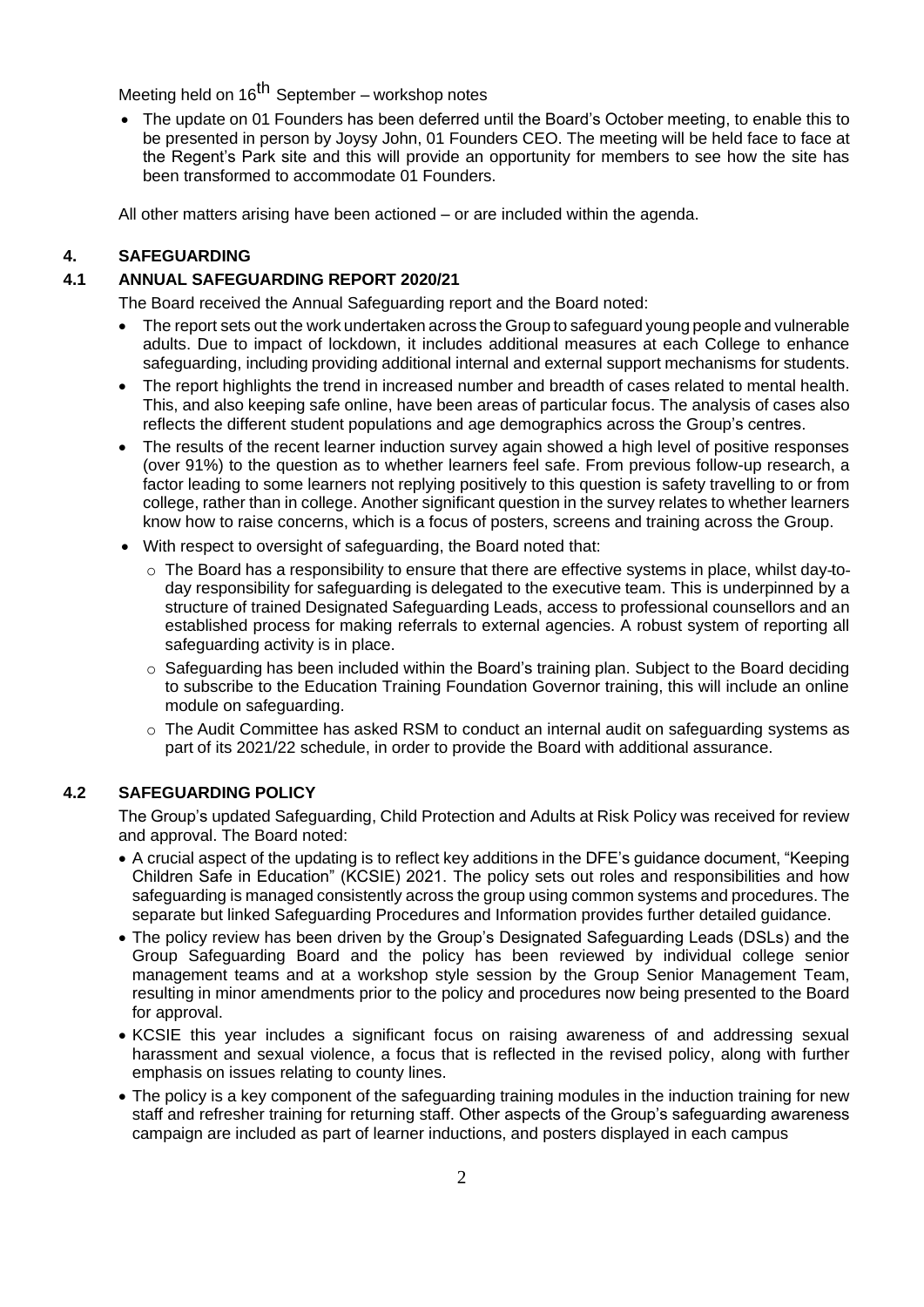The Board **APPROVED** the updated Safeguarding, Child Protection and Adults at Risk Policy and noted the associated procedures included in the papers circulated for information.

## **5. CEO REPORT**

The CEO presented his report and the Board noted:

- The Group is continuing to make good progress in relation to its three broad aims of consistently good teaching, financial sustainability and organisational cohesiveness. Based upon all key indicators it is reasonable to assume that the Group is on track to achieve grade 2 at its next inspection.
- With respect to financial sustainability, the Group currently has 103 days cash in hand, with the lowest point during the current year forecast to be 95 days at Christmas. This compares favourably to the ESFA's minimum recommendation of 25 days and the 60 days which the Group has hitherto regarded as a strong position. It reflects the firm control that has been taken of management of the day to day finances.
- Progress in relation to consistently good teaching and organisational effectiveness is covered in other reports on the agenda for this meeting.
- With regard to managing the impact that further industrial action is likely to have on the student experience and learning, the CEO has met with student representatives to seek their views. The Group's management team are working on detailed plans to minimise the disruption and to ensure the classroom experience continues to underpin learning, supported by online teaching as necessary. The CEO emphasised that the approach being taken is not to be constrained by existing practice, but at every moment to consider, first and foremost, how the Group can do the best for its students. Also of crucial importance is the Group being fair to all its staff, recognising that the Group has more staff that are not union members than staff who are, and remaining mindful that staff who are union members also wish to do the best for their students, whilst being obligated to act in accordance with union directives. The Group is committed to principles of fairness and believes that it has made an offer to staff, as agreed by the Board, that is fair and appropriate in the current circumstances.
- As part of its commitment to constant improvement, the Group has completed a review of internal governance and leadership.
- With regard to the Group's accommodation strategy, notification was received late yesterday that there is a high likelihood that the current offer on the Marlborough building will be withdrawn due to planning permission issues, although this has yet to be confirmed. In the event of this sale falling though, there were other offers on the table, but at a lower price. An update will be provided to the Board once the position has been clarified.
- A launch event for Visionnaires is due to take place at the Victoria campus on  $11<sup>th</sup>$  November, to which Board members are invited.
- This had been a busy week for the Group hosting a number of separate visits, which have included the Korean ambassador and the Secretary for Education and his ministerial team. The latter visit was particularly fruitful, leading to the potential for the Group to provide hospitality training for a couple of major hotel groups, replacing plans that those groups were developing to start their own hospitality school. Also, yesterday, the Group hosted a visit made by the Shadow Secretary for Education.
- Notice has been received that a further FE Commissioner visit will take place on 19th November. The visit, which will be face to face, is to be carried out by three commissioners and comprises a reduced schedule as compared to previous visits. Initial responses have been drafted on progress in relation to the four recommendations arising from the visit in April 2021 and invitations have been issued to Board members due to meet with the commissioners.
- The Board discussed further the current position with the trade unions in relation to the pay negotiations:
	- $\circ$  The CEO explained that the Group has made a fair offer, which has been rejected by UCU and further strike action is anticipated. UCU have declined to provide information regarding the number of members who previously voted for strike action in each centre, but in the last week of industrial action, a total of 191 teaching staff had taken part. All staff have now returned to work. A robust plan will be implemented in order to ensure the quality of the student experience and learning is maintained in the event of further strike action.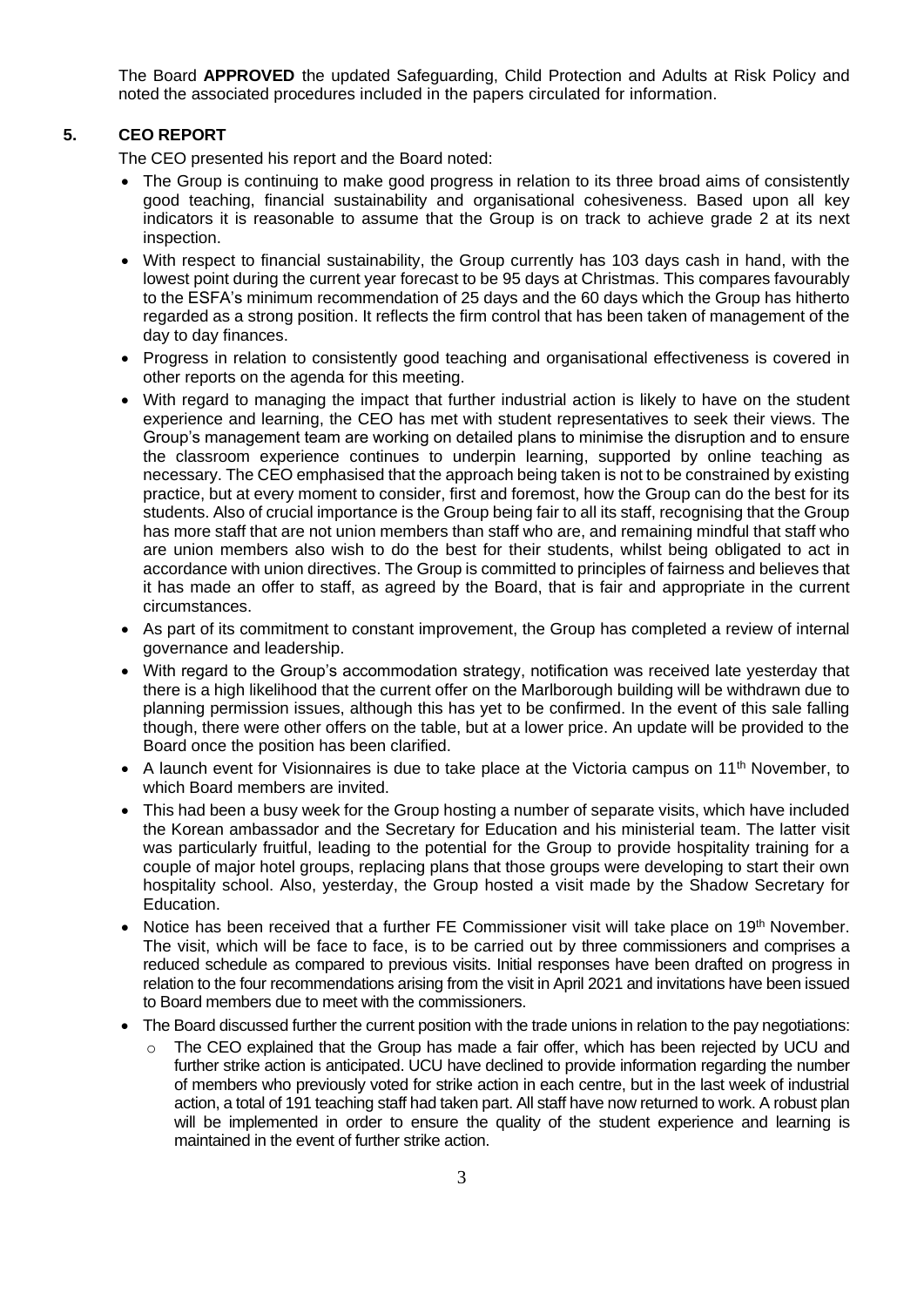- o The Executive Principal reminded the Board of the three strands of the current negotiation:
	- a) Pay: The group has made a consolidated offer for two years and is keen to reach agreement on the two-year deal so as to avoid any further potential disruption to the student experience next year. For a standard teacher's pay, the offer amounts to c. 1.5% for the first year and c. 1.0% for the second year. Additionally, harmonisation, which applies to staff not yet on CCCG contracts, mainly CONEL and some CIC staff transitioning from old contracts, will mean a higher overall increase, amounting to 8-10% over the two years. The Group has worked hard to reach a position of achieving the financial means to offer this harmonisation, which is a significant step forward.
	- b) Teaching and Learning Policy: Whilst the new policy has been implemented, the union continues to object to the provisions with regard to classroom visits, notwithstanding the comprehensive consultation that took place its implementation and that its development was carried out with cross reference to practice across the FE sector. The intent behind the policy is to develop a coaching approach to the continual improvement of teaching practice.
	- c) Workload: particularly the burden of ancillary and administrative tasks outside the classroom. The Group has offered a working group to look at these issues in detail, working with union and other staff representatives.
	- These three elements are being negotiated as a package, which the UCU has so far rejected.
- $\circ$  The Executive Principal advised that the NEU is also understood to be balloting its members on possible strike action specifically in relation to the issue of the Teaching and Learning Policy. Discussions are to take place to seek to avoid this.

The Board noted the potential for trade unions to raise matters with Board members directly and possibly individually. The Board expressed its unanimous support for the position being negotiated by the Executive Principal and his team and agreed that all communication with the union must take place in accordance with the authority that the Board has given to the Executive team as its appointed representatives.

Additionally, the Board unanimously agreed that it is not prepared to jeopardise the financial sustainability of the Group and is not willing to use capital receipts or mortgage any of the Group's assets to meet the cost of a pay increase for staff. Any pay rise must be sustainable, be funded from revenue streams and fit with the Group's future operational plans.

## **6. ENROLMENT UPDATE**

A report was received and considered. Board noted:

- This year's face to face enrolment process involved fewer operational problems as compared to the previous year's online process that was implemented due to Covid-19 lockdown restrictions.
- For 16-18 year-olds, the Group has not reached its target of 9,700 learners, but has reached 9,200 learners, which is in excess of the 9,040 required by the lagged learner number funding methodology for next year. The number is expected to increase further by the final submission date in November. Whilst the Group has not achieved the growth that was hoped for and which would have led to an increase in funding for next year, the impact on next year's funding is expected to be negligible.
- Trend data confirms that there has been no decline in new 16-18 year old learners, which had been a potential concern raised by the FEC. New starts of 16-year olds entering from school, which had dipped to 4,200 last year, has recovered to just over 5,000. Whilst not back at pre-Covid levels of 5,500, the recovery is encouraging. As there are fewer progressing learners this year as a result of last year's dip and noting also a trend as a result of the TAG process for more students to remain at school instead of moving to college  $6<sup>th</sup>$  form, the full extent of the bounce back is likely to take place over two years. The Board noted that targets in some areas had therefore been set at a level that was arguably unachievable. This also explained why efficiencies from increased class sizes are below target.
- With regard to AEB funded learners (19 years plus), the bounce back from last year impact is also positive. The Group earns almost half of its AEB budget from learners who enrol during August and September. From a funding point of view, the estimate as at the end of October is just over 100% of target.
- Adult Education Loans are at 110% of target.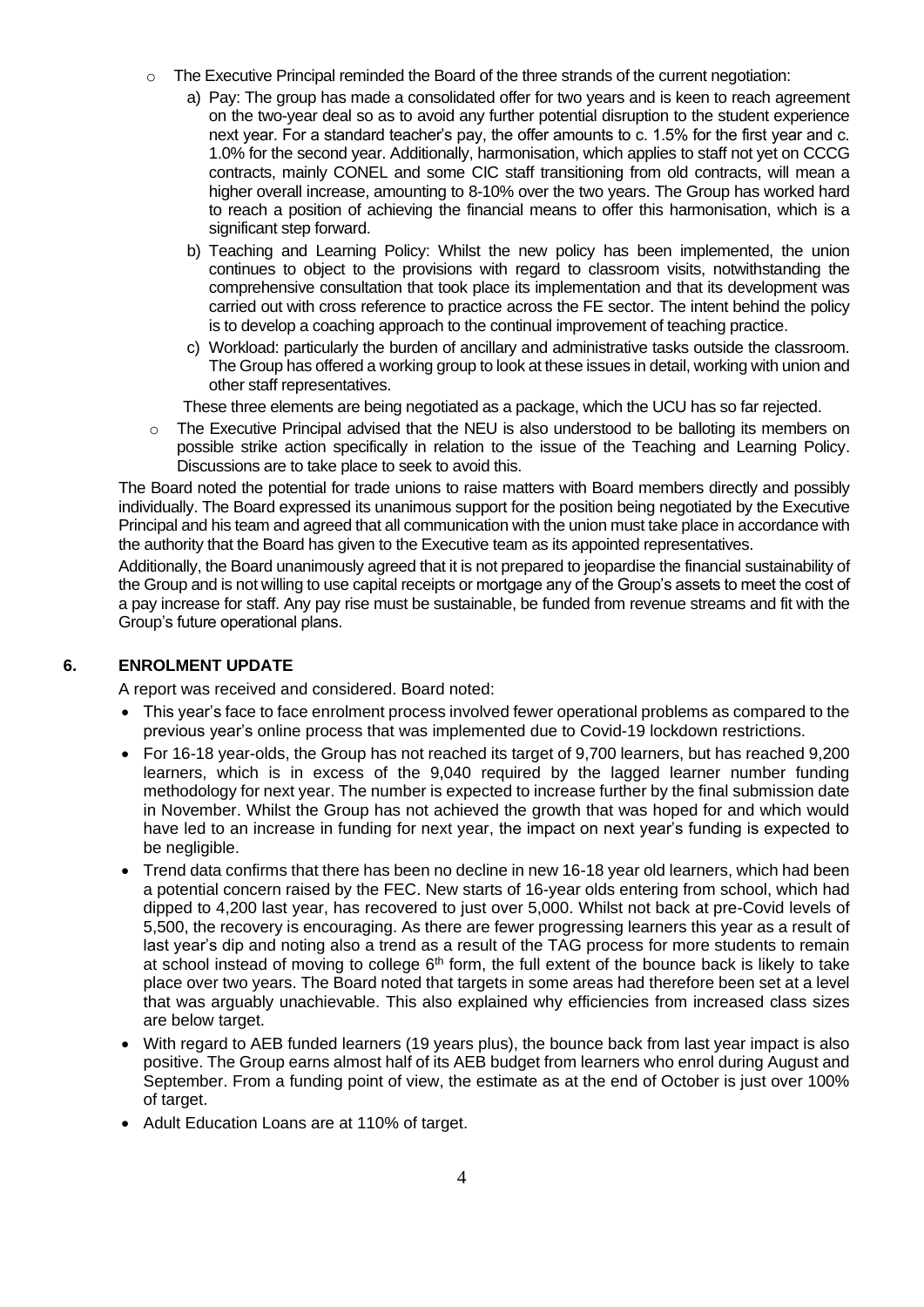• HE is marginally below target, but in overall financial terms is not significant. The Group's strategy is to focus its HE provision on areas that it specialises in, and in those areas enrolment has gone well, compared to enrolment in more generic areas.

# **7. QUALITY OF TEACHING AND LEARNING UPDATE**

The Group Quality Update report was received, which the Chair of the Quality Oversight Committee advised had been reviewed in detail. The committee had been pleased with progress and the improvement achieved, although in some areas the results remain below national benchmark and momentum therefore needs to be sustained.

The Executive Principal advised that since the committee meeting, further achievement data had been received. The data was summarised in the scorecard, which included a RAG rated comparison to national rates. Comparison was difficult due to national rates including the TAGs for 2019-20, which had been problematical, so comparative pre-pandemic data for 2018-19 was also included. The updated data shows that achievement rates are now above national benchmark and target for all age groups, with overall achievement at 87%, being 84.1% for 16-18 year-olds and 89.6% for 19+ learners. This is a strong position, in terms of headline rates, in the context of the expected forthcoming Ofsted inspection.

A focus for improvement and for the Group's quality improvement plan is functional skills, particularly maths. The Quality Oversight Committee had also highlighted that the volume of TAG appeals seemed high, although the Executive Principal explained that most of the 64 upheld appeals had been due to errors in entering the results into the awarding Body systems.

Student induction and exit surveys indicate a rating of above the target of 90% in relation to the quality of teaching.

The Executive Principal advised that based upon the data, he was expecting the self assessment process to award the Group a grade 2 for overall effectiveness and a grade 2 for the majority of other areas, in line Ofsted's Education Inspection Framework.

# **8. FINANCIAL PERFORMANCE UPDATE**

The Board received a report on the draft financial outturn for 2020-21 and the Board noted:

- The figures stated were prior to completion of the audit, currently being undertaken by MHA MacIntyre Hudson.
- The Operating surplus for the year was £169k compared to a forecast operating deficit of £440k. This surplus was prior to any clawback of AEB funding, which had yet to be confirmed and quantified by the GLA, and also prior to statutory adjustments relating to the pension deficit.
- Income for the year was £112.3m, c. £528k higher than forecast, although this included 100% of the AEB grant.
- Pay costs were £70.2m, c. £1m less than forecast, reflecting efforts made particularly during the last quarter to maintain the in-year savings achieved. All exit and restructuring costs had been recorded as exceptional costs during the year.
- Non-pay costs were down by £1.1m, reflecting additional restrictions on non-essential spend during the last quarter.
- During the year a number of staff restructures have been completed, which has led to total exceptional costs of £4.6m, compared to a forecast of £2.3m. The purpose of these restructures has been to drive further efficiencies going forward as part of the Group's strategy relating to financial sustainability.
- With regard to the Balance Sheet, Total Reserves as at the 31<sup>st</sup> July year-end were £250.7m, with a cash balance of £16.3m.
- It is expected that this outcome will result in the Group maintaining a financial health grade of GOOD.
- Following completion of the audit, it is intended that the draft Report and Financial Statements will be presented to the November Audit Committee, with a view to a recommendation for approval by the Board at its December meeting. However, the decision on AEB funding clawback is not expected until early December. This will need to be discussed with the auditors and may affect the timing of the final signing of the accounts by the Chair and the CEO.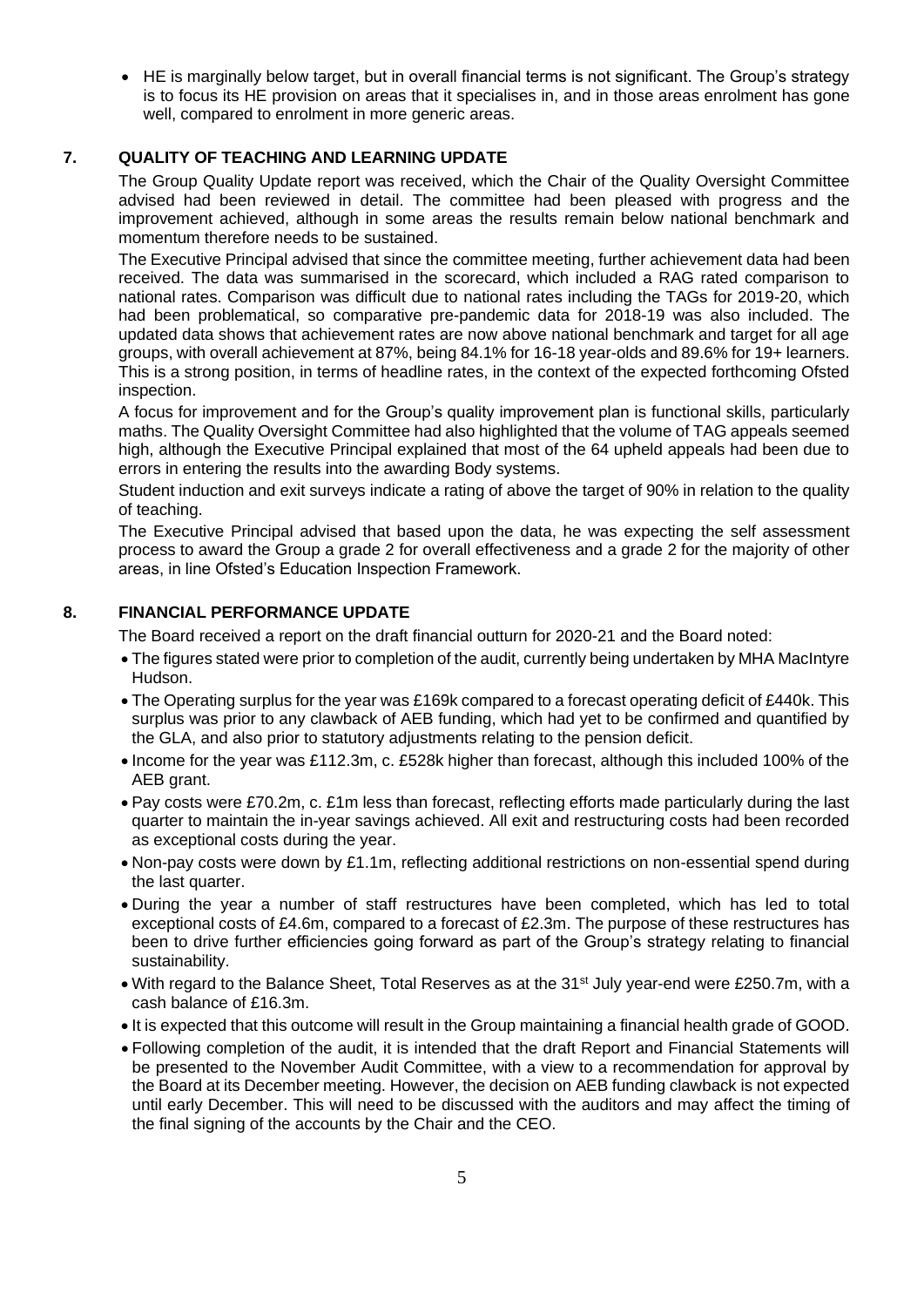Whilst noting that the audit has yet to be completed, the Board commended the management team on the transformation that has been achieved in the Group's financial position over the past few years.

The CFO provided a verbal update on the management accounts to the end of September, which she explained had been completed on the previous day, which was working day 15 and in line with the FE Commissioner's recommendation. These show an operating deficit of £4.3m, which compares favourably against a budget deficit of £6.6m. Approximately £1m of this favourable variance is due to restructuring costs being accrued in the previous year's accounts. The remainder of the variance is due largely to timing differences in receipts and payments. The first reforecast for the current year will be undertaken at the end of October and will require a review of costs including the additional costs being incurred to ensure capacity to support students during the periods of strike action.

The CFO also highlighted, as reported earlier in the meeting by the CEO, that the current cash position (28.4m) is 103 days cash in hand, with a lowest forecast position during the next twelve months of 95 days. This is a very strong position, and whilst there would be an impact in the event of a clawback of 2020-21 AEB funding for 2020-21, this would not be material.

The Board also noted plans for enhancements to the format of the presentation of management accounts going forward, including in particular the narrative relating to variances. This is likely to be implemented from January.

## **9. INTERNAL AUDIT PLAN 2021/22**

A report was received and the Board noted:

- The Audit Committee met on the  $5<sup>th</sup>$  October. As part of this meeting, a draft internal audit plan was considered.The original draft included proposals to carry out audits on the quality arrangements for teaching and learning and the governance arrangements of the newly constituted subsidiary companies. It was the view of the committee that due to the Group anticipating an Ofsted inspection during the year and that as the subsidiary companies had only recently been constituted, both of these audits could be carried out in future years. However, the committee did agree that the inclusion of an audit of safeguarding arrangements would be prudent.
- RSM have confirmed that the updated schedule of audits provides sufficient coverage for them to give a full assurance opinion for the 2021/22 financial year.

The Board APPROVED the Internal Audit Plan 2021/22 as recommended by the Audit Committee.

### **10. BOARD ORGANISIATIONAL UPDATE**

### **10.1 MEMBERSHIP UPDATE**

A report was received and considered and the Board noted:

- Three board members have stood down during the summer (Sarah Ebanja, Shane Chowen and Amanda Cowley). Also, as advised at the beginning of the meeting, Lisa Weaver-Lambert has also stood down as a member of the Board – and also as a director of Vsparks (Visionnaires) with immediate effect.
- The Board has agreed to use Peridot to carry out a search for up to three new independent board members. At its meeting on 23rd September, the Search and Governance Committee considered the Board's diversity profile against the targets set by the Board at its meeting in November 2019. With respect to addressing the age profile being below target, the specification to be used by Peridot for the recruitment of new members has been written with a view to encourage younger applicants. With regard to areas of professional expertise, the Search and Governance Committee has determined that in light of the estates strategy, it would be useful to appoint a Board member with a specialism in property management, although the specification used by Peridot has been kept deliberately broad. The deadline for applications is 1<sup>st</sup> November, following which the Search and Governance Committee will shortlist candidates
- With regard to student members, following interviews of four candidates on 23<sup>rd</sup> July, two student members have been appointed to the board for one year, both of whom are present at this meeting: Sinem Bozkurt (BTEC level 3 Engineering student at WKC) and Jenesha Chin – (PGCE student at CONEL).
- With respect to committee membership, recent changes to Board membership have led to a number of vacancies. It is expected that the appointment of three new independent members will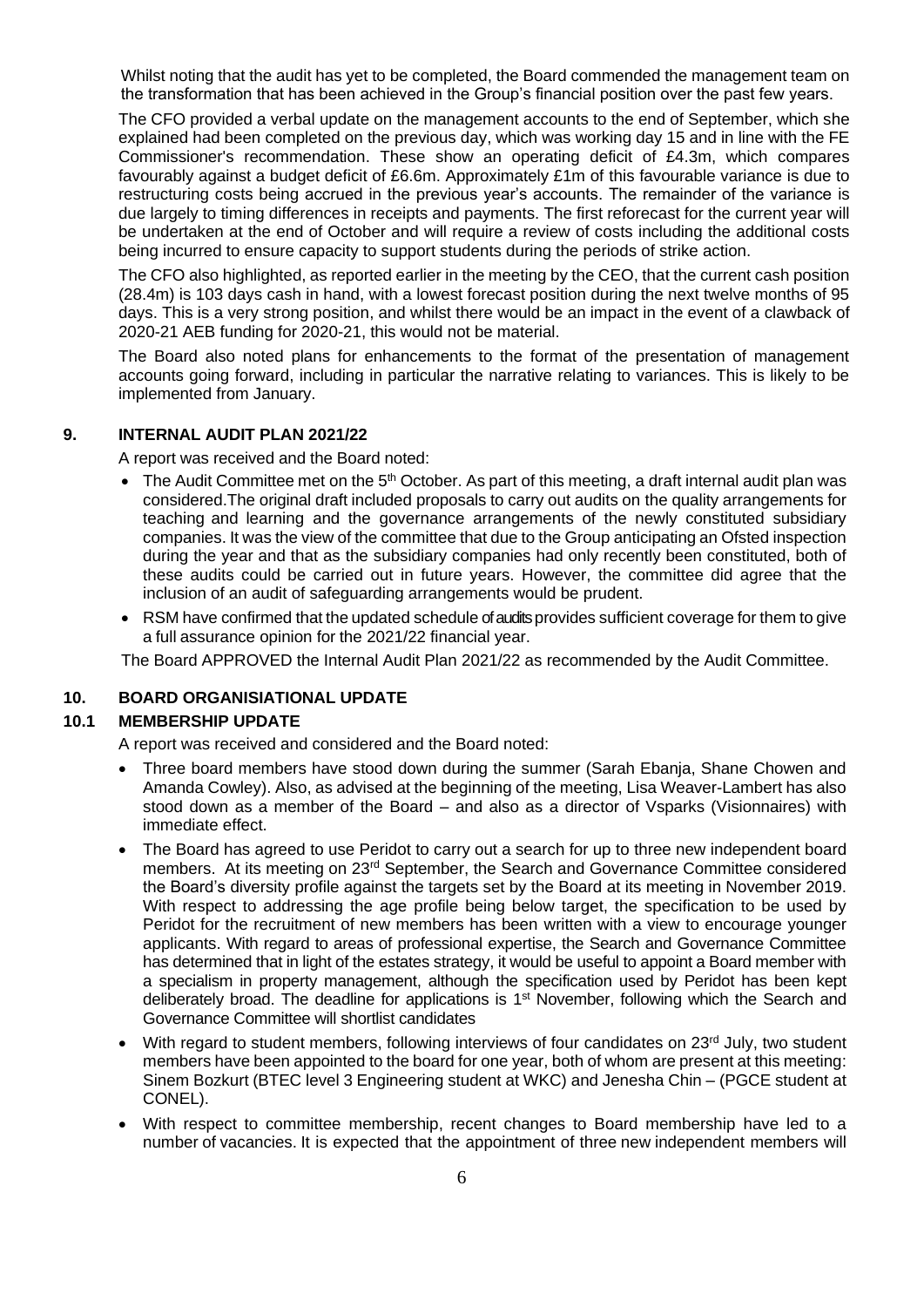resolve the vacancy issues, although it is also the intention is to appoint two co-opted members to the quality oversight committee. Additionally, Sanna Jordansson has moved from the Quality Oversight Committee to the Audit Committee.

• With respect to subsidiary company directorships, Sharon Saxton has agreed to act as Chair of Visionnaires on an interim basis until the Board makes further independent appointments. Roy O'Shaughnessy and Rachael White have been appointed as directors of Capital City College Enterprises Ltd and another board member will be required going forward.

The Board ratified all these changes to membership

# **10.2 GOVERNANCE SELF-ASSESSMENT**

A report was received. The Board noted the outcomes of the self assessment process which had comprised of the Education Training Foundation (ETF) review and the annual review by committees. As a result, a board improvement plan has been developed which includes:

- a) Board member appraisals: a small working group will work up a proposal for a system to appraise the performance of board members. This will be light touch in nature and will be linked to a revised approach to governance self-assessment. It is expected that the proposal will come to the March 2022 Board meeting with the intention to adopt the revised approach in the early part of summer 2022.
- b) A more robust plan for Board members training is to be developed, an outline of which is provided under agenda item 10.4.

## **10.3 REVIEW OF COMMITTEE TERMS OF REFERENCE AND SCHEME OF DELEGATION**

On the recommendation of the Search and Governance Committee, the Board **APPROVED** the revised terms of reference for the Quality Oversight Committee, the Audit Committee, the Search and Governance Committee and the Remuneration Committee and also the updated Scheme of Delegation.

### **10.4 BOARD TRAINING**

The Board received a copy of the draft Board training plan that had been developed following the ETF review of governance and the committee self-assessments as already discussed. The Board noted the three areas of focus of the plan, being a) Updates about the sector, b) Behaviour and understanding the role of governor, and c) Understanding of the CCCG Group.

Priorities for training during the next twelve months were noted as relating to Ofsted requirements, the ETF Safeguarding module as discussed earlier in the meeting, and sessions on T Levels and the GLA's Skills Strategy. The Board asked also that a session is added on interpretation of management accounts and financial statements.

The Board noted that a key aspect of this plan is that the Board signs up to the ETF Governor development programme, which will be made available to all governors.

As part of familiarisation with the Group, face to face Board meetings will be organised at different Centres during the year.

The Board endorsed the training plan.

## **11. KEY PERFORMANCE INDICATORS**

The Board received for information and noted the following reports:

- Group Dashboard October 2021.
- 2020/21 Attendance and Retention Summary as at 15 September 2021

## **12. SAFEGUARDING PROCEDURES**

The Board received for information a copy of the Safeguarding Procedures as referred to in the Annual Safeguarding Report and review of the Safeguarding Policy as discussed earlier in the meeting.